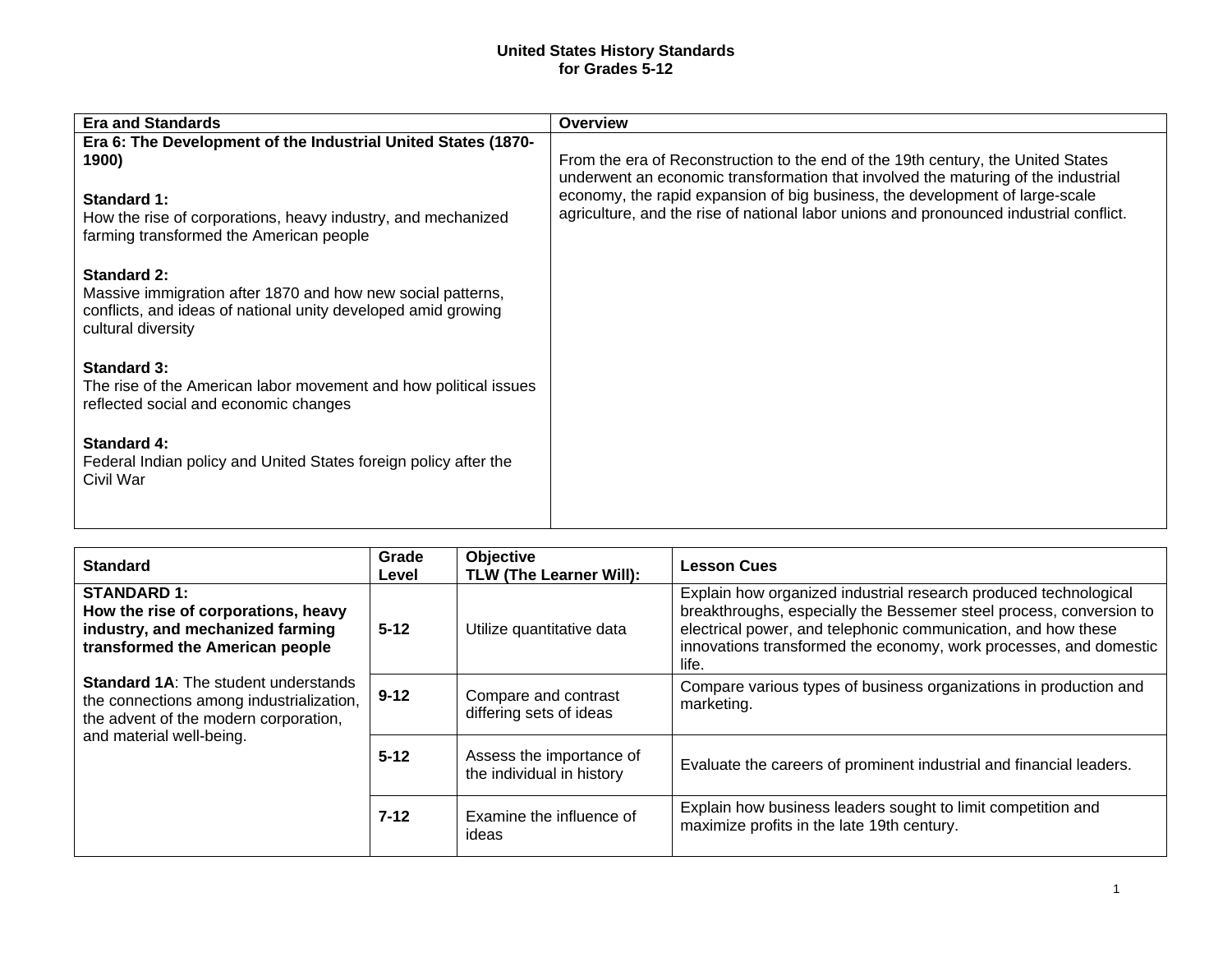| <b>Standard</b>                                                                                           | Grade<br>Level | <b>Objective</b><br>TLW (The Learner Will):           | <b>Lesson Cues</b>                                                                                                                                                    |
|-----------------------------------------------------------------------------------------------------------|----------------|-------------------------------------------------------|-----------------------------------------------------------------------------------------------------------------------------------------------------------------------|
|                                                                                                           | $9 - 12$       | Utilize quantitative data                             | Examine how industrialization made consumer goods more available,<br>increased the standard of living for most Americans, and<br>redistributed wealth.                |
|                                                                                                           | $9 - 12$       | Hypothesize the influence of<br>the past              | Compare the ascent of new industries today with those of a century<br>ago.                                                                                            |
|                                                                                                           | $5 - 12$       | Draw upon data in historical<br>maps                  | Explain how major geographical and technological influences,<br>including hydraulic engineering and barbed wire, affected farming,<br>mining, and ranching.           |
|                                                                                                           | $5 - 12$       | Appreciate historical<br>perspectives                 | Trace the migration of people from farm to city and their adjustment<br>to urban life.                                                                                |
| <b>Standard 1B:</b> The student understands<br>the rapid growth of cities and how urban<br>life changed.  | $7 - 12$       | Consider multiple<br>perspectives                     | Analyze how urban political machines gained power and how they<br>were viewed by immigrants and middle-class reformers.                                               |
|                                                                                                           | $9 - 12$       | Evaluate alternative courses<br>of actions            | Explain how urban dwellers dealt with the problems of financing,<br>governing, and policing the cities.                                                               |
|                                                                                                           | $7 - 12$       | Assess the importance of<br>the individual in history | Investigate how urban leaders, such as architects and<br>philanthropists, responded to the challenges of rapid urbanization.                                          |
| <b>Standard 1C:</b> The student understands<br>how agriculture, mining, and ranching<br>were transformed. | $5 - 12$       | Draw upon data in historical<br>maps                  | Explain how major geographical and technological influences,<br>including hydraulic engineering and barbed wire, affected farming,<br>mining, and ranching.           |
|                                                                                                           | $5 - 12$       | Consider multiple<br>perspectives                     | Explain the conflicts that arose during the settlement of the "last<br>frontier" among farmers, ranchers, and miners.                                                 |
|                                                                                                           | $9 - 12$       | Analyze cause-and-effect<br>relationships             | Analyze the role of the federal government--particularly in terms of<br>land policy, water, and Indian policy--in the economic transformation<br>of the West.         |
|                                                                                                           | $7 - 12$       | Compare and contrast<br>differing economic patterns   | Explain how commercial farming differed in the Northeast, South,<br>Great Plains, and West in terms of crop production, farm labor,<br>financing, and transportation. |
|                                                                                                           | $7 - 12$       | Examine the influence of<br>ideas                     | Explain the gender composition and ethnic diversity of farmers,<br>miners, and ranchers and analyze how this affected the development<br>of the West.                 |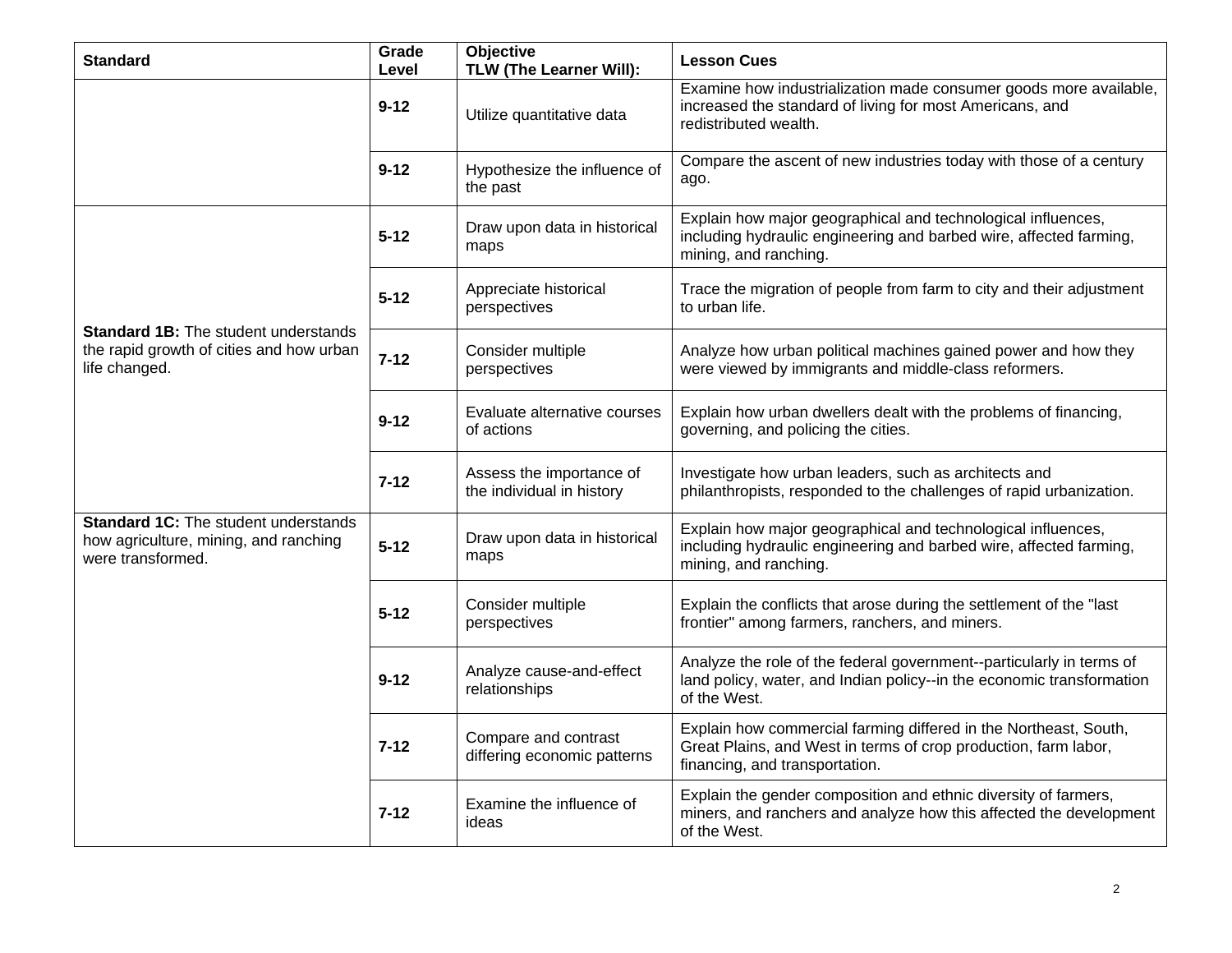| <b>Standard</b>                                                                                                                                                                                                                                                                      | Grade<br>Level | <b>Objective</b><br><b>TLW (The Learner Will):</b>               | <b>Lesson Cues</b>                                                                                                                                                                                    |
|--------------------------------------------------------------------------------------------------------------------------------------------------------------------------------------------------------------------------------------------------------------------------------------|----------------|------------------------------------------------------------------|-------------------------------------------------------------------------------------------------------------------------------------------------------------------------------------------------------|
|                                                                                                                                                                                                                                                                                      | $7 - 12$       | Analyze multiple causation                                       | Explain the significance of farm organizations.                                                                                                                                                       |
| <b>Standard 1D:</b> The student understands<br>the effects of rapid industrialization on<br>the environment and the emergence of<br>the first conservation movement.                                                                                                                 | $5 - 12$       | Utilize visual and<br>mathematical data                          | Analyze the environmental costs of pollution and the depletion of<br>natural resources during the period 1870-1900.                                                                                   |
|                                                                                                                                                                                                                                                                                      | $7 - 12$       | Analyze multiple causation                                       | Explain how rapid industrialization, extractive mining techniques, and<br>the "gridiron" pattern of urban growth affected the scenic beauty and<br>health of city and countryside.                    |
|                                                                                                                                                                                                                                                                                      | $7 - 12$       | Examine the influence of<br>ideas                                | Explain the origins of environmentalism and the conservation<br>movement in the late 19th century.                                                                                                    |
| <b>STANDARD 2:</b><br>Massive immigration after 1870 and<br>how new social patterns, conflicts,<br>and ideas of national unity developed<br>amid growing cultural diversity.<br><b>Standard 2A: The student understands</b><br>the sources and experiences of the new<br>immigrants. | $7 - 12$       | Analyze multiple causation                                       | Distinguish between the "old" and "new" immigration in terms of its<br>volume and the immigrants' ethnicity, religion, language, place of<br>origin, and motives for emigrating from their homelands. |
|                                                                                                                                                                                                                                                                                      | $5 - 12$       | Reconstruct patterns of<br>historical succession and<br>duration | Trace patterns of immigrant settlement in different regions of the<br>country and how new immigrants helped produce a composite<br>American culture that transcended group boundaries.                |
|                                                                                                                                                                                                                                                                                      | $5 - 12$       | <b>Examine historical</b><br>perspectives                        | Assess the challenges, opportunities, and contributions of different<br>immigrant groups.                                                                                                             |
|                                                                                                                                                                                                                                                                                      | $7 - 12$       | Obtain historical data                                           | Evaluate how Catholic and Jewish immigrants responded to religious<br>discrimination.                                                                                                                 |
|                                                                                                                                                                                                                                                                                      | $9 - 12$       | Analyze cause-and-effect<br>relationships                        | Evaluate the role of public and parochial schools in integrating<br>immigrants into the American mainstream.                                                                                          |
| <b>Standard 2B:</b> The student understands<br>"scientific racism", race relations, and<br>the struggle for equal rights.                                                                                                                                                            | $7 - 12$       | Examine the influence of<br>ideas                                | Analyze the scientific theories of race and their application to society<br>and politics.                                                                                                             |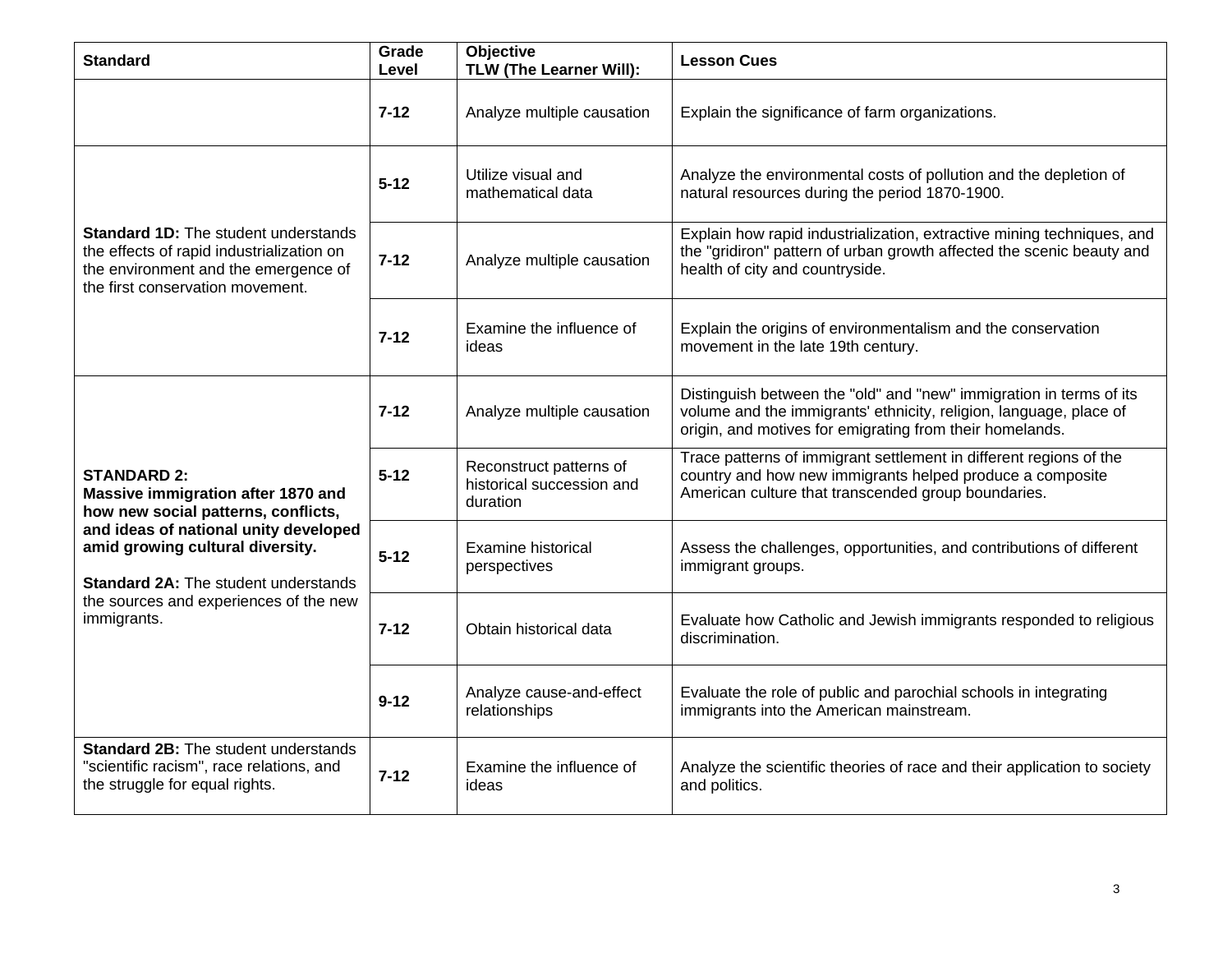| <b>Standard</b>                                                                                                                        | Grade<br>Level | Objective<br>TLW (The Learner Will):                          | <b>Lesson Cues</b>                                                                                                                                                                      |
|----------------------------------------------------------------------------------------------------------------------------------------|----------------|---------------------------------------------------------------|-----------------------------------------------------------------------------------------------------------------------------------------------------------------------------------------|
|                                                                                                                                        | $5 - 12$       | Explain historical continuity<br>and change                   | Explain the rising racial conflict in different regions, including the anti-<br>Chinese movement in the West and the rise of lynching in the South.                                     |
|                                                                                                                                        | $9 - 12$       | Evaluate the implementation<br>of a decision                  | Analyze the role of new laws and the federal judiciary in instituting<br>racial inequality and in disfranchising various racial groups.                                                 |
|                                                                                                                                        | $9 - 12$       | Identify issues and problems<br>in the past                   | Analyze the arguments and methods by which various minority<br>groups sought to acquire equal rights and opportunities guaranteed<br>in the nation's charter documents.                 |
| <b>Standard 2C:</b> The student understands<br>how new cultural movements at different<br>social levels affected American life.        | $7 - 12$       | Read historical narratives<br>imaginatively                   | Describe how regional artists and writers portrayed American life in<br>this period.                                                                                                    |
|                                                                                                                                        | $5 - 12$       | Draw upon visual sources                                      | Investigate new forms of popular culture and leisure activities at<br>different levels of American society.                                                                             |
|                                                                                                                                        | $9 - 12$       | Employ literature,<br>architecture, diaries, and<br>artifacts | Explain Victorianism and its impact on architecture, literature,<br>manners, and morals.                                                                                                |
|                                                                                                                                        | $9 - 12$       | Examine the influence of<br>ideas                             | Analyze how the rise of public education and voluntary organizations<br>promoted national unity and American values in an era of<br>unprecedented immigration and socioeconomic change. |
| <b>STANDARD 3:</b><br>The rise of the American labor<br>movement and how political issues<br>reflected social and economic<br>changes. | $7 - 12$       | Analyze cause-and-effect<br>relationships                     | Explain the change from workshop to factory and how it altered the<br>worker's world.                                                                                                   |
| <b>Standard 3A: The student understands</b><br>how the "second industrial revolution"<br>changed the nature and conditions of<br>work. | $9 - 12$       | Formulate historical<br>questions                             | Account for employment in different regions of the country as<br>affected by gender, race, ethnicity, and skill.                                                                        |
|                                                                                                                                        | $7 - 12$       | Explain historical continuity<br>and change                   | Analyze how working conditions changed and how the workers<br>responded to new industrial conditions.                                                                                   |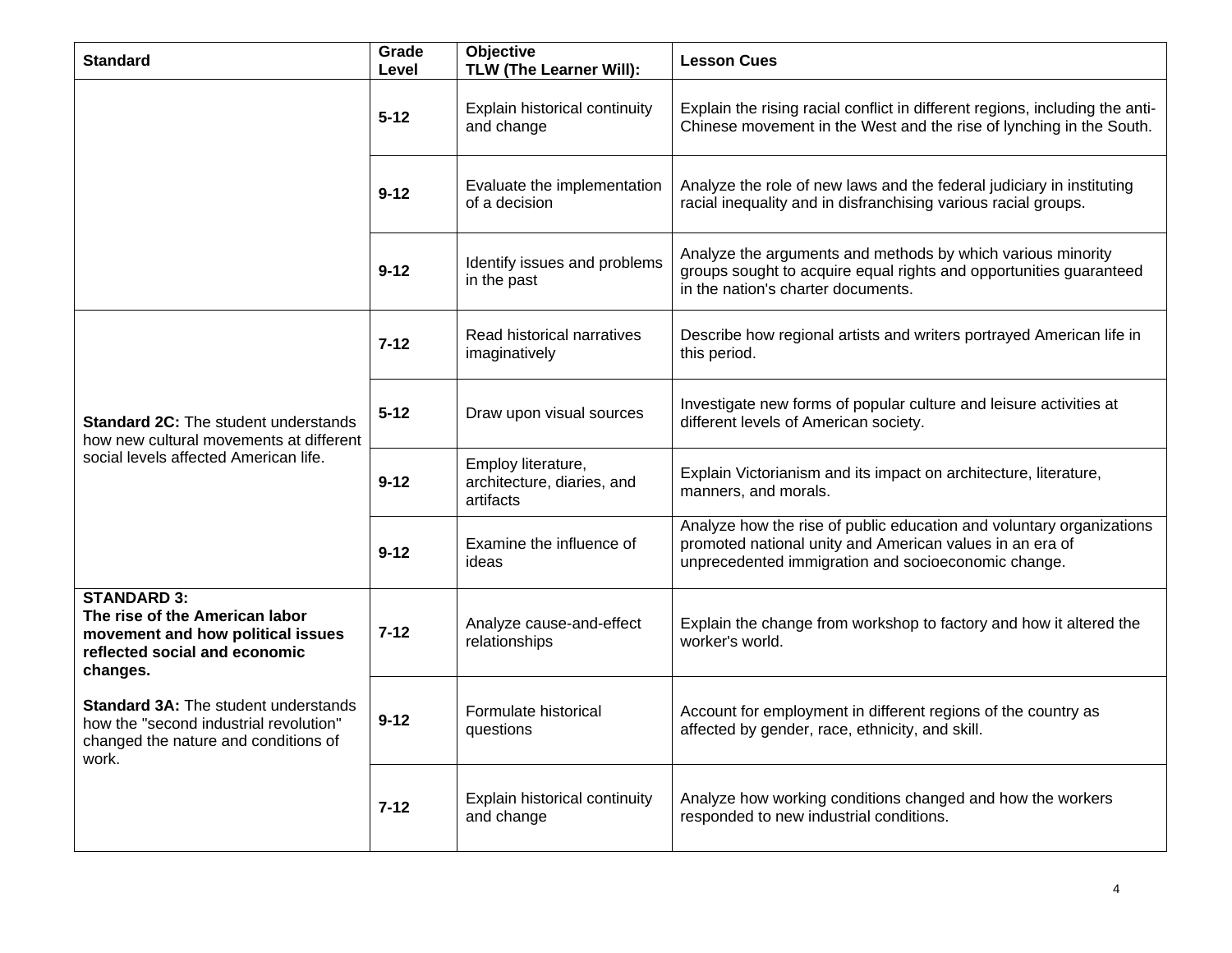| <b>Standard</b>                                                                                                                                          | Grade<br>Level | Objective<br>TLW (The Learner Will):            | <b>Lesson Cues</b>                                                                                                                                                   |
|----------------------------------------------------------------------------------------------------------------------------------------------------------|----------------|-------------------------------------------------|----------------------------------------------------------------------------------------------------------------------------------------------------------------------|
|                                                                                                                                                          | $5 - 12$       | <b>Examine historical</b><br>perspectives       | Analyze the causes and consequences of the industrial employment<br>of children.                                                                                     |
| <b>Standard 3B:</b> The student understands<br>the rise of national labor unions and the<br>role of state and federal governments in<br>labor conflicts. | $9 - 12$       | Compare and contrast<br>differing sets of ideas | Analyze how "reform unions" and "trade unions" differed in terms of<br>their agendas for reform and for organizing workers by race, skill,<br>gender, and ethnicity. |
|                                                                                                                                                          | $7 - 12$       | Formulate historical<br>questions               | Explain the ways in which management in different regions and<br>industries responded to labor organizing workers.                                                   |
|                                                                                                                                                          | $5 - 12$       | Analyze cause-and-effect<br>relationships       | Analyze the causes and effects of escalating labor conflict.                                                                                                         |
|                                                                                                                                                          | $7 - 12$       | Compare competing<br>historical narratives      | Explain the response of management and government at different<br>levels to labor strife in different regions of the country.                                        |
| <b>Standard 3C:</b> The student understands<br>how Americans grappled with social,<br>economic, and political issues.                                    | $7 - 12$       | Consider multiple<br>perspectives               | Explain how Democrats and Republicans responded to civil service<br>reform, monetary policy, tariffs, and business regulation.                                       |
|                                                                                                                                                          | $9 - 12$       | Analyze cause-and-effect<br>relationships       | Explain the causes and effects of the depressions of 1873-79 and<br>1893-97 and the ways in which government, business, labor, and<br>farmers responded.             |
|                                                                                                                                                          | $7 - 12$       | Examine the influence of<br>ideas               | Explain the political, social, and economic roots of Populism and<br>distinguish Populism from earlier democratic reform movements.                                  |
|                                                                                                                                                          | $9 - 12$       | Interrogate historical data                     | Analyze the Populists' Omaha Platform of 1892 as a statement of<br>grievances and an agenda for reform.                                                              |
|                                                                                                                                                          | $5 - 12$       | Analyze cause-and-effect<br>relationships       | Analyze the issues and results of the 1896 election and determine to<br>what extent it was a turning point in American politics.                                     |